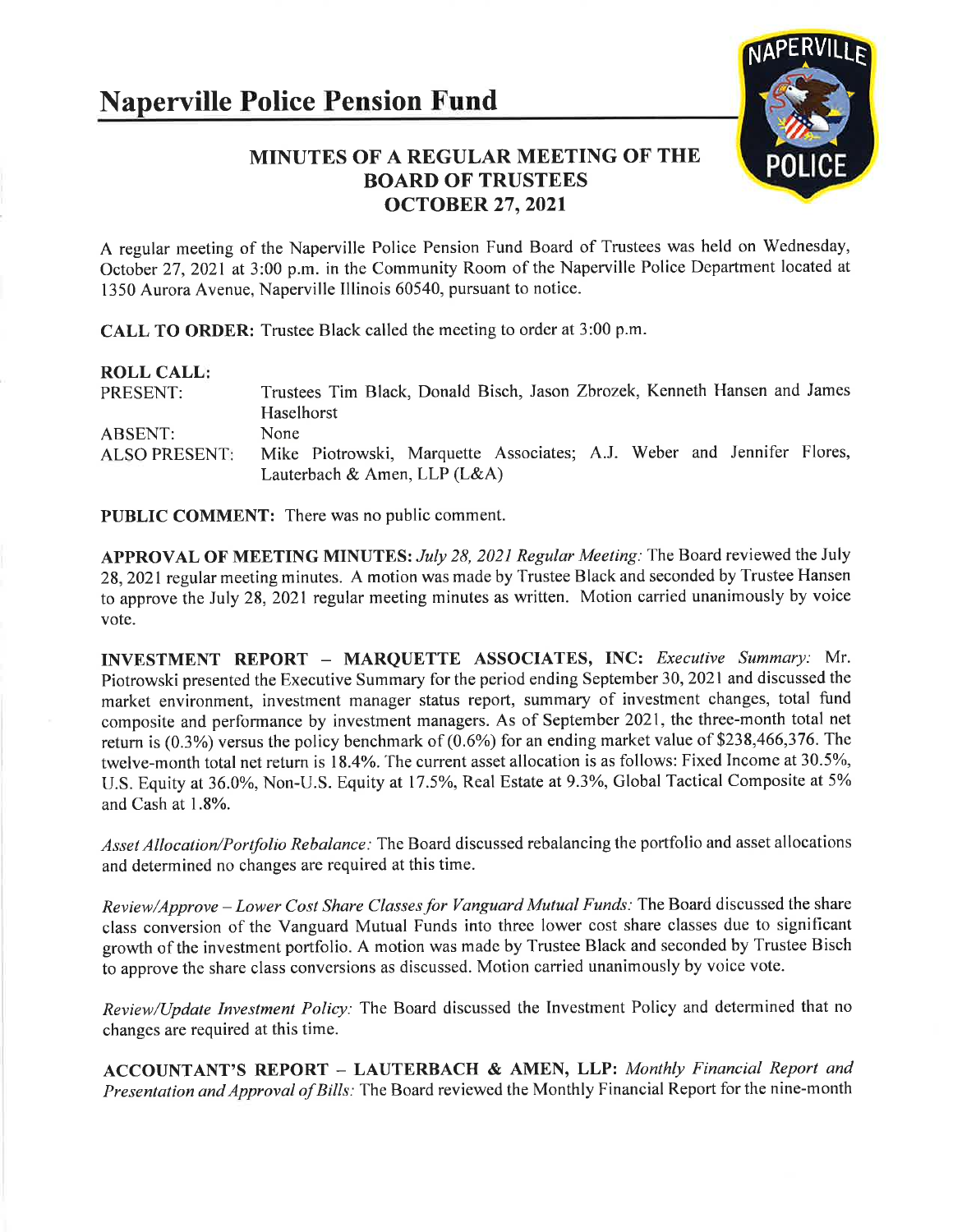Naperville Police Pension Fund Meeting Minutes – October 27, 2021 Page 2 of 5

period ending September 30,2021 prepared by L&A. As of September 30,2021, the net position held in trust for pension benefits is 5238,578,115.85 for a change in position of \$17,714,213.36. The Board also reviewed the Cash Analysis Report, Revenue Report, Expense Report, Member Contribution Report, Payroll Journal and Vendor Check Report for the period July l, 2021 through September 30,2021 fot total disbursements of \$584,274.69.

Additional Bills, if any: The Board reviewed the following additional bills for approval:

- e Foster & Foster invoice #21292 in the amount of \$300 for the True Cost Calculation for Michael Pietruszynski
- o IPPFA invoice in the amount of \$1,540 for Mandatory Trustee Training Registration Fees
- IPPFA invoice #3534 in the amount of \$795 for Membership Dues for the period January 1, 2022 through December 31, 2022
- Marquette Associates invoice  $#2110054$  in the amount of \$19,507.50 for Investment Consulting Services for the period October 1,2021 through December 31, 2021 (4Q)
- J.P. Morgan Asset Management invoice #20210930-3040-A in the amount of \$7,745.93 for Investment Management Fees for the period January 1, 2021 to March 31, 2021 (10)
- J.P. Morgan Asset Management invoice #20210331-3040-A in the amount of \$7,769.83 for Investment Management Fees for the period July 1, 2021 to September 30, 2021 (3Q)
- NCPERS invoice #12658 in the amount of \$275 for Membership Renewal Fee through December 31,2022
- . Puchalski Goodloe LLC invoice #28 in the amount of 5805 for 3Q 2021 Legal Services Rendered
- . National Investment Services in the amount of \$25,077 for 3Q 2021 Quarterly Billing
- Lauterbach  $&$  Amen LLP invoices as follows:
	- o Invoice #51377 in the amount of \$1,500 for November 2020 Monthly Services
	- o Invoice #51996 in the amount of \$1,500 for December 2020 Monthly Services
	- o Invoice #55239 in the amount of \$1,545 for April 2021 Monthly Services
	- $\circ$  Invoice #57680 in the amount of \$1,545 for July 2021 Monthly Services
	- o Invoice #58582 in the amount of \$1,545 for August 2021 Monthly Services
	- Invoice #57276 in the amount of \$915 for a remaining balance due for services related to the preparation of the FYE 2020 IDOI Annual Statement
- r Chicago Tribune in the amount of \$30.86 for publishing of July 2021 Quarterly Meeting Notice
- Chicago Tribune in the amount of \$21.86 for publishing of October 2021 Quarterly Meeting Notice
- PNC invoice  $#20210930-27686-659362-A$  in the amount of \$11,333.57 for Investment Management Fees for the period July l, 2021 to September 30, 2021 (3Q)

A motion was made by Trustee Hansen and seconded by Trustee Black to approve the additional bills as presented. Motion carried unanimously by voice vote.

COMMUNICATIONS AND REPORTS: Initial Pension Benefit Increase - Tom Kammerer: The Board noted that pensioner Tom Kammerer will receive an 11% increase to his pension benefit in January 2022.

Mr. Piotrowski left the meeting at  $3:25$  p.m.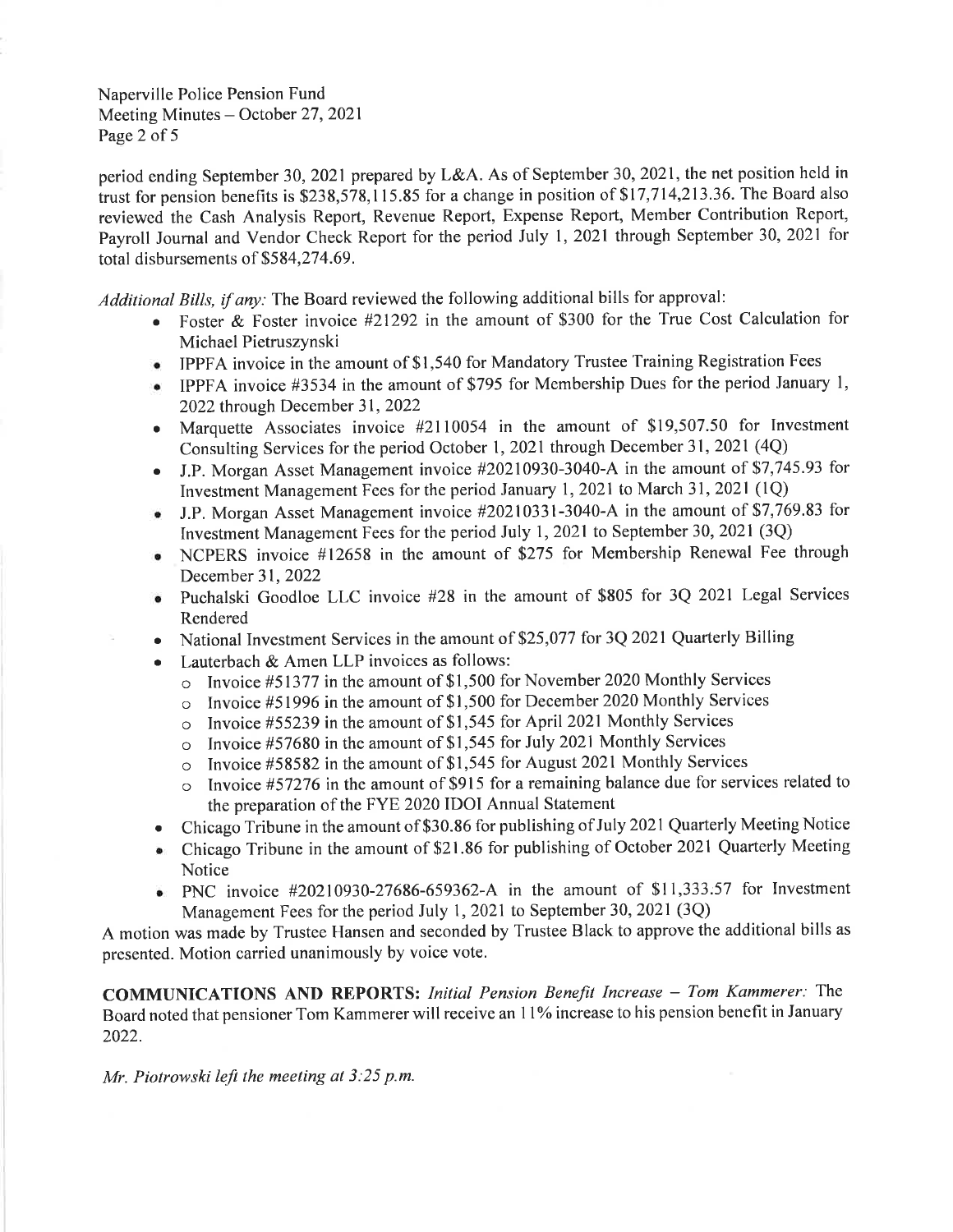Naperville Police Pension Fund Meeting Minutes - October 27, 2021 Page 3 of 5

APPLICATIONS FOR MEMBERSHIP/WITHDRAWALS FROM FUND: Applications for Membership - Daniel Botterman, Joshua Chlebanowski, Brock Perry, Sarah Scharfenberg and Robert Zimmermann: The Board reviewed the Applications for Membership submitted by Daniel Botterman, Joshua Chlebanowski, Brock Perry, Sarah Scharfenberg and Robert Zimmermann. A motion was made by Trustee Black and seconded by Trustee Bisch to accept Daniel Botterman and Joshua Chlebanowski effective June 28, 2021 and Brock Perry, Sarah Scharfenberg and Robert Zimmermann effective August 30,2021 into the Naperville Police Pension Fund as Tier II participants. Motion carried unanimously by voice vote.

APPLICATIONS FOR RETIREMENT/DISABILITY BENEFITS: Approve Regular Retirement Benefit - Commander Louis Jourdan: The Board reviewed the regular retirement benefit calculation for Louis Jourdan prepared by L&A. Commander Jourdan had an entry date of July 16, 1990, retirement date of October 7,2021, effective date of pension of October 8,2021,55 years of age at date of retirement, 3l years of creditable service, applicable salary of \$150,869.30, applicable pension percentage of 75%, amount of originally granted monthly pension of \$9,429.33 and amount of originally granted annual pension of \$113,151.96. A motion was made by Trustee Black and seconded by Trustee Hansen to approve Louis Jourdan's regular retirement benefit calculated by L&A. Motion carried unanimously by voice vote.

Approve Regular Retirement Benefit - Sergeant Bernie Keegan: The Board reviewed the regular retirement benefit calculation for Bernard Keegan prepared by L&A. Sergeant Keegan had an entry date of May 1, 1991, retirement date of October 5, 2021, effective date of pension of October 6, 2021, 61 years of age at date of retirement, 30 years of creditable service, applicable salary of \$133,983.59, applicable pension percentage of 75%, amount of originally granted monthly pension of \$8,373.97 and amount of originally granted annual pension of \$100,487.64. A motion was made by Trustee Black and seconded by Trustee Hansen to approve Bernard Keegan's regular retirement benefit calculated by L&A. Motion carried unanimously by voice vote.

APPLICATIONS FOR CREDITABLE SERVICE PURCHASE: Portability Updates - Kristen Amato, Matthew Egan and Robert Zimmerman: The Board noted that Kristen Amato, Matthew Egan, and Robert Zimmerman have submitted requests to combine creditable service under portability and calculations are in process. Further discussion will be held at the next regular meeting.

Portability Updates - Michael Pietruszynski: The Board noted that L&A mailed correspondence to Michael Pietruszynski on September 7, 2021 regarding his request to combine creditable service, but no response has been received to date. Further discussion will be held at the next regular meeting.

Portability Updates - James Ahern: The Board discussed James Ahern's transfer of creditable service. A motion was made by Trustee Black and seconded by Trustee Haselhorst to accept James Ahem's transfer as paid in full in the amount of \$66,122 from the Hoffinan Estates Police Pension Fund to the Naperville Police Pension Fund and to revise James Ahern's hire date from April 19,2021 to May 17,2017. Motion carried unanimously by voice vote.

Transfer of Creditable Service from IMRF Pursuant to HBl26: The Board noted that Andrew Anderson submitted a request to transfer creditable service from IMRF and calculations are in process. Further discussion will be held at the next regular meeting.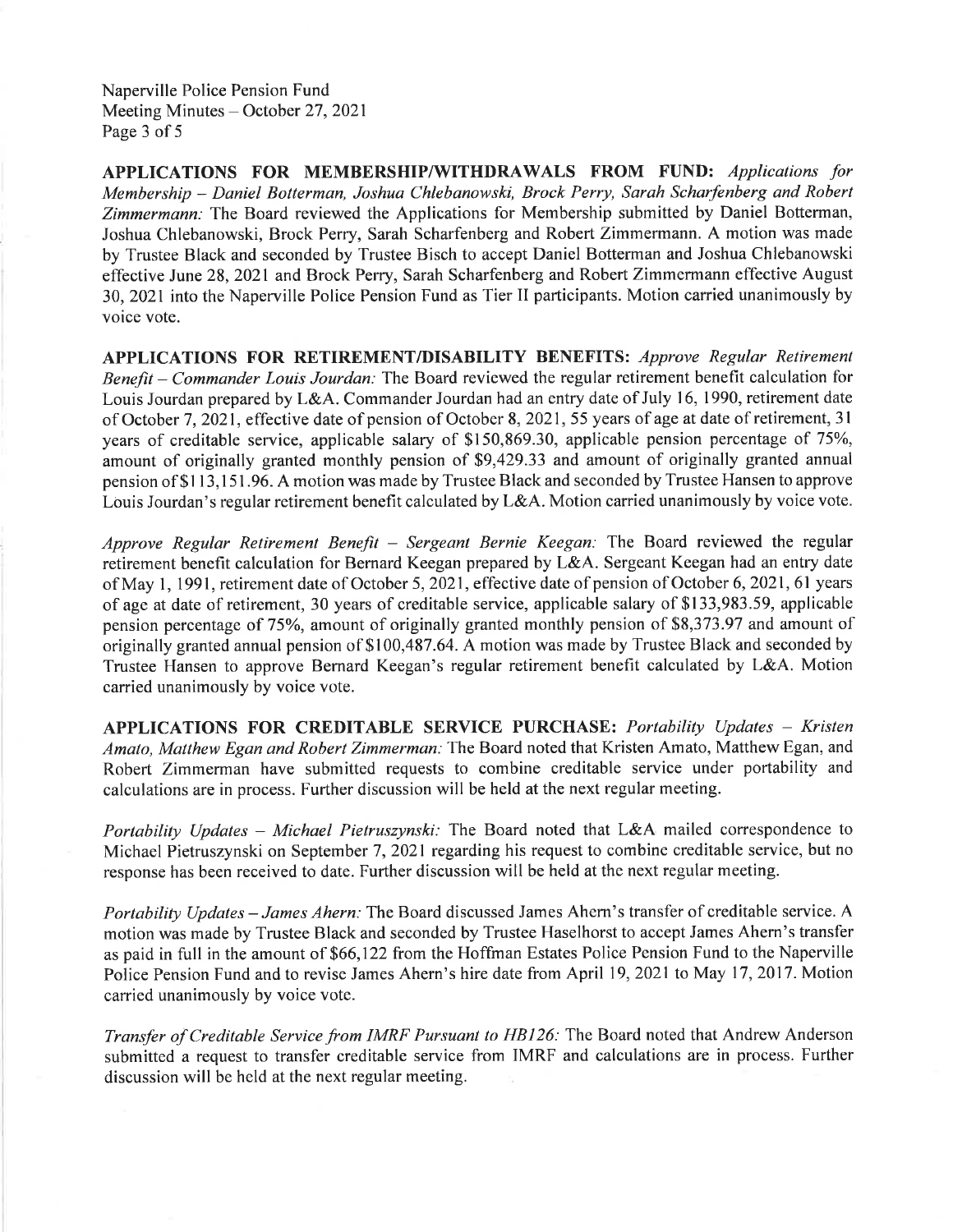Naperuille Police Pension Fund Meeting Minutes - October 27, 2021 Page 4 of 5

OLD BUSINESS: There was no old business to discuss.

NEW BUSINESS: Review/Approve - Actuarial Valuation and Tax Levy Request: The Board reviewed the Actuarial Valuation prepared by Foster & Foster. Based on data and assumptions, the recommended municipal contribution is \$8,089,611 and the statutory minimum contribution amount is \$5,729,340. A motion was made by Trustee Black and seconded by Trustee Hansen to accept the Actuarial Valuation as prepared and to request a tax levy in the amount of \$8,089,611 from the City of Naperville. Motion carried unanimously by voice vote.

Review/Approve – Municipal Compliance Report: The Board reviewed the Municipal Compliance Report prepared by L&A. A motion was made by Trustee Black and seconded by Trustee Bisch to adopt the MCR as prepared and to authorize signatures by the Board President and Secretary. Motion carried unanimously by voice vote.

Review/Approve - Fiduciary Liability Insurance Renewal: The Board reviewed the fiduciary liability insurance renewal provided by Markel American Insurance Company through Ullico Organized Labor Protection Group, LLC. A motion was made by Trustee Black and seconded by Trustee Hansen to approve payment of the fiduciary liability insurance renewal effective November 1, 2021 through November 1, 2022 in the amount of \$12,265. Motion carried unanimously by voice vote.

Discussion/Possible Action - Cyber Liability Coverage: The Board noted that the application process to obtain a policy quote for Cyber Liability Coverage is in process. Further discussion will be held at the next regular meeting.

Discussion/Possible Action - IMRF Calculation Methods for Transfers of Creditable Service: The Board reviewed the IMRF calculation memo prepared by L&A. A motion was made by Trustee Black and seconded by Trustee Bisch to approve the method of calculation using the date of service of the beginning of the month of the IMRF date of hire and the assumed rate of return from the 2021 Actuarial Valuation prepared by Foster & Foster at rate of 6.75%'. Motion carried unanimously by voice vote.

Discussion/Possible Action - Purchase of IPPFA Retirement Guide for Members: The Board discussed the benefits and total costs of purchasing the IPPFA Retirement Guide for active members at a bulk rate price of \$7.50 per book for the minimum purchase of ten books. A motion was made by Trustee Black and seconded by Trustee Bisch to approve the purchase of the IPPFA Retirement Guide in a total amount of \$75. Motion carried unanimously by voice vote.

Establish 2022 Board Meeting Dates: The Board discussed establishing the 2022 Board meeting dates as January 26, 2022; April 27, 2022; July 27, 2022; and October 26, 2022 at 3:00 p.m. in the Community Room of the Naperville Police Department located at 1350 Aurora Avenue, Naperville Illinois 60540. A motion was made by Trustee Black and seconded by Trustee Hansen to establish the 2022 Board meeting dates as discussed. Motion carried unanimously by voice vote.

TRUSTEE TRAINING UPDATE: The Board reviewed the Trustee Training Summary and discussed upcoming training opportunities. Trustees were reminded to submit any certificates of completion to L&A for recordkeeping.